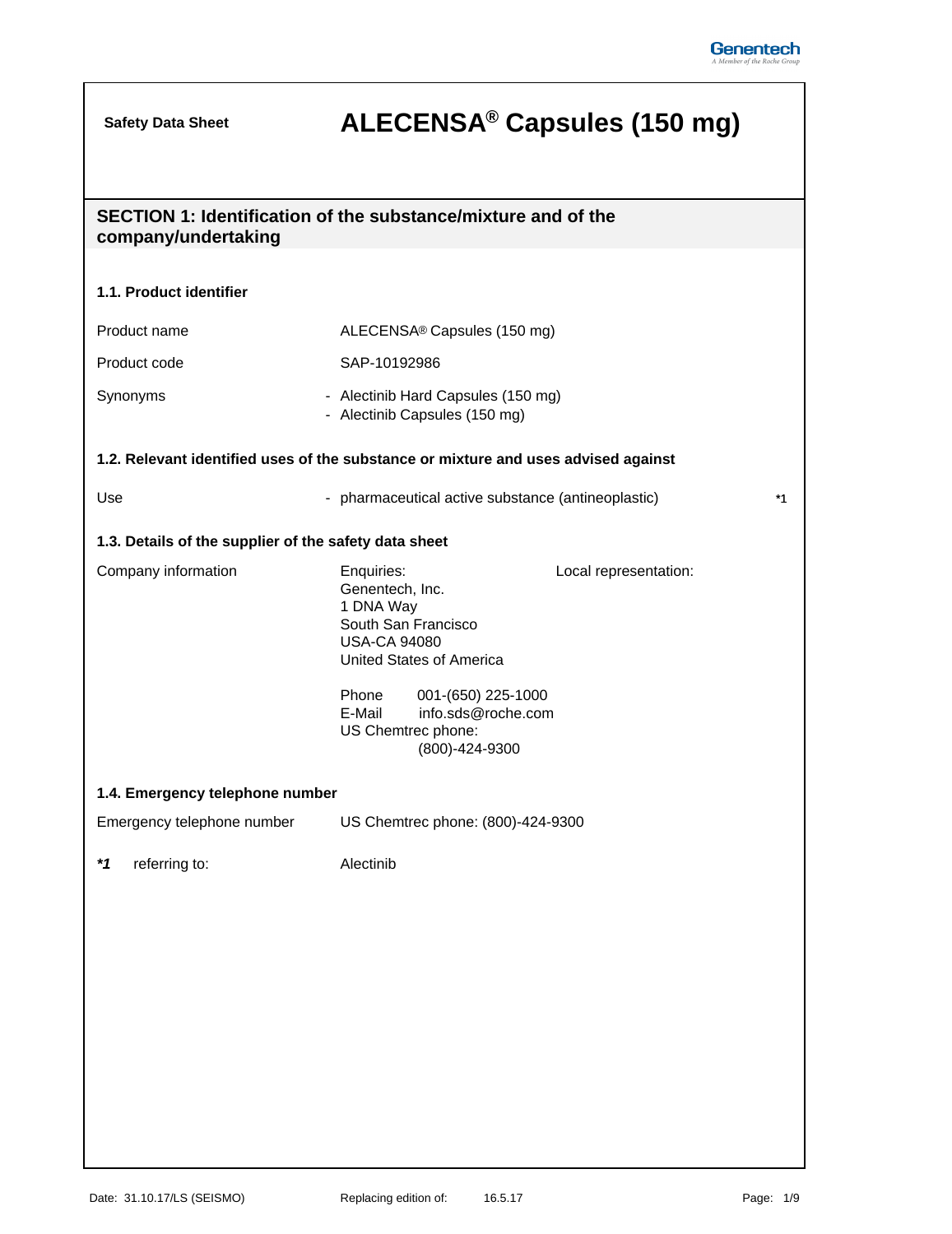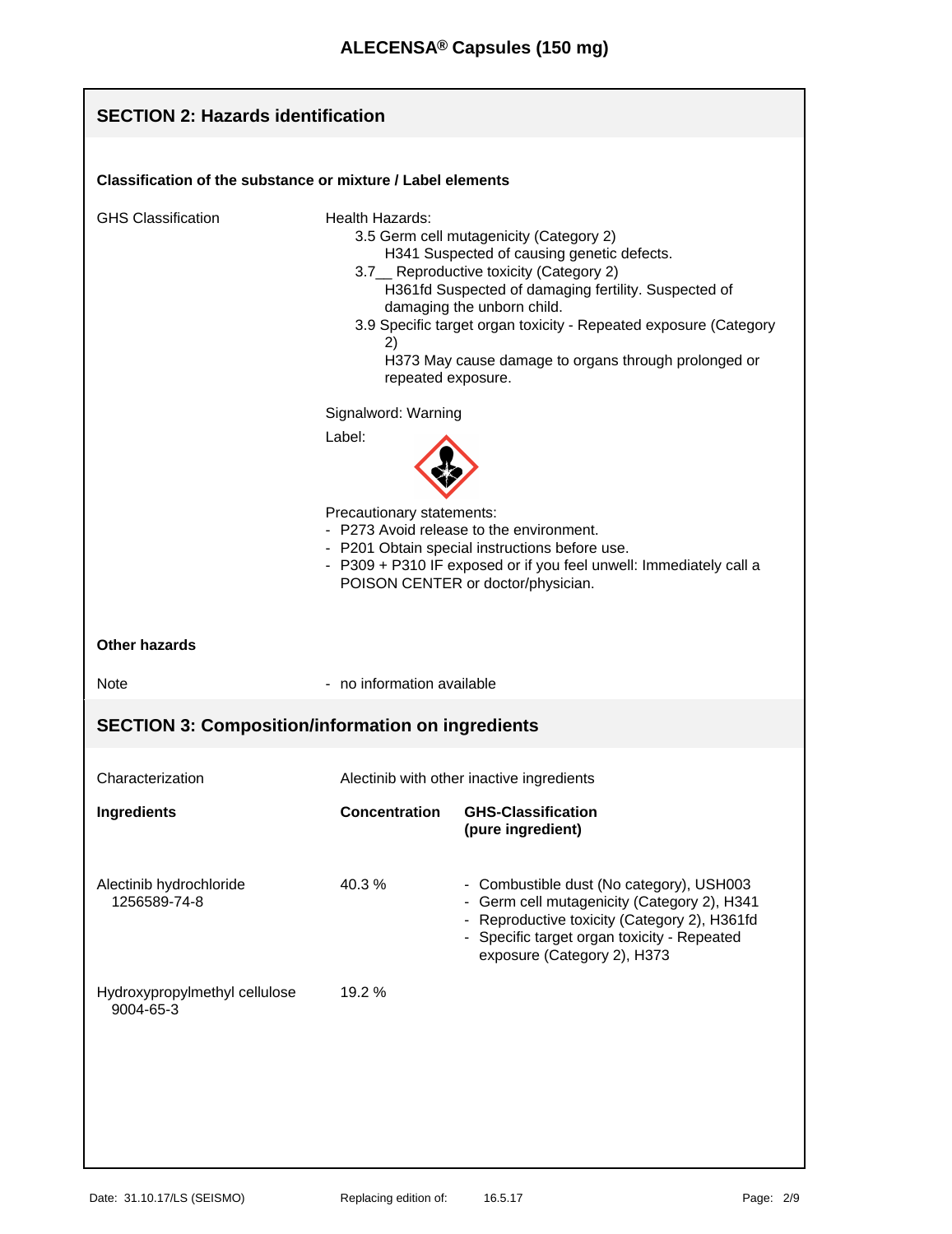## **ALECENSA® Capsules (150 mg)**

| Sodium lauryl sulfate<br>151-21-3                                               | 18.8%                       | - Flammable solids (Category 2), H228<br>- Acute toxicity (Category 4), H332<br>- Acute toxicity (Category 4), H302<br>- Skin corrosion/irritation (Category 2), H315<br>- Serious eye damage/eye irritation (Category<br>1), H318<br>- Specific target organ toxicity - Single exposure<br>(Category 3), H335 |
|---------------------------------------------------------------------------------|-----------------------------|----------------------------------------------------------------------------------------------------------------------------------------------------------------------------------------------------------------------------------------------------------------------------------------------------------------|
| Calcium carboxymethyl cellulose<br>9050-04-8                                    | 10.8%                       |                                                                                                                                                                                                                                                                                                                |
| Lactose monohydrate<br>10039-26-6                                               | 8.4%                        |                                                                                                                                                                                                                                                                                                                |
|                                                                                 |                             | For the full text of the 'Hazard statements' mentioned in this Section, see Section 16.                                                                                                                                                                                                                        |
| <b>SECTION 4: First aid measures</b>                                            |                             |                                                                                                                                                                                                                                                                                                                |
|                                                                                 |                             |                                                                                                                                                                                                                                                                                                                |
| 4.1. Description of first aid measures                                          |                             |                                                                                                                                                                                                                                                                                                                |
| Eye contact                                                                     |                             | - rinse with tap water for 20 minutes - open eyelids forcibly                                                                                                                                                                                                                                                  |
| Skin contact                                                                    |                             | - when in contact with the skin, clean with soap and water                                                                                                                                                                                                                                                     |
| Inhalation                                                                      |                             | - in the event of symptoms get medical treatment                                                                                                                                                                                                                                                               |
| 4.2. Most important symptoms and effects, both acute and delayed                |                             |                                                                                                                                                                                                                                                                                                                |
| Note                                                                            | - no information available  |                                                                                                                                                                                                                                                                                                                |
| 4.3. Indication of any immediate medical attention and special treatment needed |                             |                                                                                                                                                                                                                                                                                                                |
| Note to physician                                                               | - treat symptomatically     |                                                                                                                                                                                                                                                                                                                |
| <b>SECTION 5: Firefighting measures</b>                                         |                             |                                                                                                                                                                                                                                                                                                                |
|                                                                                 |                             |                                                                                                                                                                                                                                                                                                                |
| 5.1. Extinguishing media                                                        |                             |                                                                                                                                                                                                                                                                                                                |
| Suitable extinguishing media                                                    |                             | - adapt extinguishing media to surrounding fire conditions<br>- water spray jet, dry powder, foam, carbon dioxide                                                                                                                                                                                              |
| Flash point (liquid)                                                            | not applicable              |                                                                                                                                                                                                                                                                                                                |
| 5.2. Special hazards arising from the substance or mixture                      |                             |                                                                                                                                                                                                                                                                                                                |
| Specific hazards                                                                | hydrogen chloride) possible | - formation of toxic and corrosive combustion gases (nitrous oxide,                                                                                                                                                                                                                                            |
| 5.3. Advice for firefighters                                                    |                             |                                                                                                                                                                                                                                                                                                                |
| Protection of fire-fighters                                                     |                             | - precipitate gases/vapours/mists with water spray                                                                                                                                                                                                                                                             |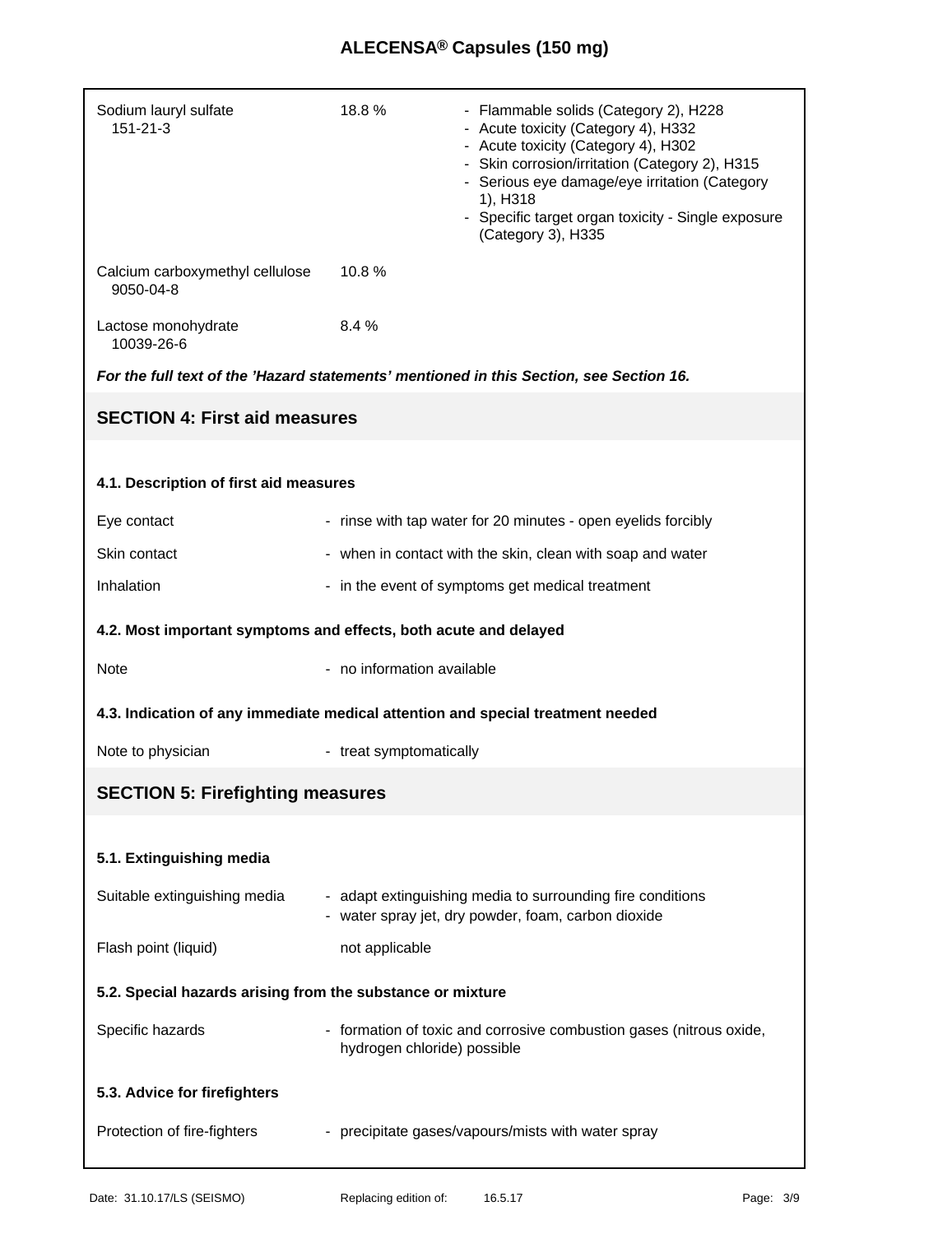| <b>SECTION 6: Accidental release measures</b>                            |                                                                                                                                                                                                                                                                                                                                           |  |
|--------------------------------------------------------------------------|-------------------------------------------------------------------------------------------------------------------------------------------------------------------------------------------------------------------------------------------------------------------------------------------------------------------------------------------|--|
| 6.1. Personal precautions, protective equipment and emergency procedures |                                                                                                                                                                                                                                                                                                                                           |  |
| Personal precautions                                                     | - avoid exposure                                                                                                                                                                                                                                                                                                                          |  |
| 6.2. Environmental precautions                                           |                                                                                                                                                                                                                                                                                                                                           |  |
| Environmental protection                                                 | - do not allow to enter drains or waterways                                                                                                                                                                                                                                                                                               |  |
| 6.3. Methods and material for containment and cleaning up                |                                                                                                                                                                                                                                                                                                                                           |  |
| Methods for cleaning up                                                  | - take up mechanically and dispose of                                                                                                                                                                                                                                                                                                     |  |
| <b>SECTION 7: Handling and storage</b>                                   |                                                                                                                                                                                                                                                                                                                                           |  |
| 7.1. Precautions for safe handling                                       |                                                                                                                                                                                                                                                                                                                                           |  |
| <b>Technical measures</b>                                                | - provide suitable exhaust ventilation at the processing machines                                                                                                                                                                                                                                                                         |  |
| Suitable materials                                                       | - stainless steel, aluminium, enamel, glass                                                                                                                                                                                                                                                                                               |  |
|                                                                          | 7.2. Conditions for safe storage, including any incompatibilities                                                                                                                                                                                                                                                                         |  |
| Storage conditions                                                       | - below 30 $^{\circ}$ C<br>- protected from light and humidity                                                                                                                                                                                                                                                                            |  |
| Validity                                                                 | - see expiry date on the label                                                                                                                                                                                                                                                                                                            |  |
| Packaging materials                                                      | - polyethylene bag in metal drum<br>tightly closing<br>blister packages                                                                                                                                                                                                                                                                   |  |
| <b>SECTION 8: Exposure controls/personal protection</b>                  |                                                                                                                                                                                                                                                                                                                                           |  |
|                                                                          |                                                                                                                                                                                                                                                                                                                                           |  |
| 8.1. Control parameters                                                  |                                                                                                                                                                                                                                                                                                                                           |  |
| Threshold value (Roche) air                                              | - IOEL (Internal Occupational Exposure Limit): 0.001 mg/m3<br>*1                                                                                                                                                                                                                                                                          |  |
| 8.2. Exposure controls                                                   |                                                                                                                                                                                                                                                                                                                                           |  |
| General protective and<br>hygiene measures                               | - instruction of employees recommended                                                                                                                                                                                                                                                                                                    |  |
| Respiratory protection                                                   | - Respiratory protection is recommended as a precaution to<br>minimize exposure. Effective engineering controls are considered<br>to be the primary means to control worker exposure. Respiratory<br>protection should not substitute for feasible engineering controls.<br>respiratory protection not necessary during normal operations |  |
| Hand protection                                                          | - protective gloves (eg made of neoprene, nitrile or butyl rubber)                                                                                                                                                                                                                                                                        |  |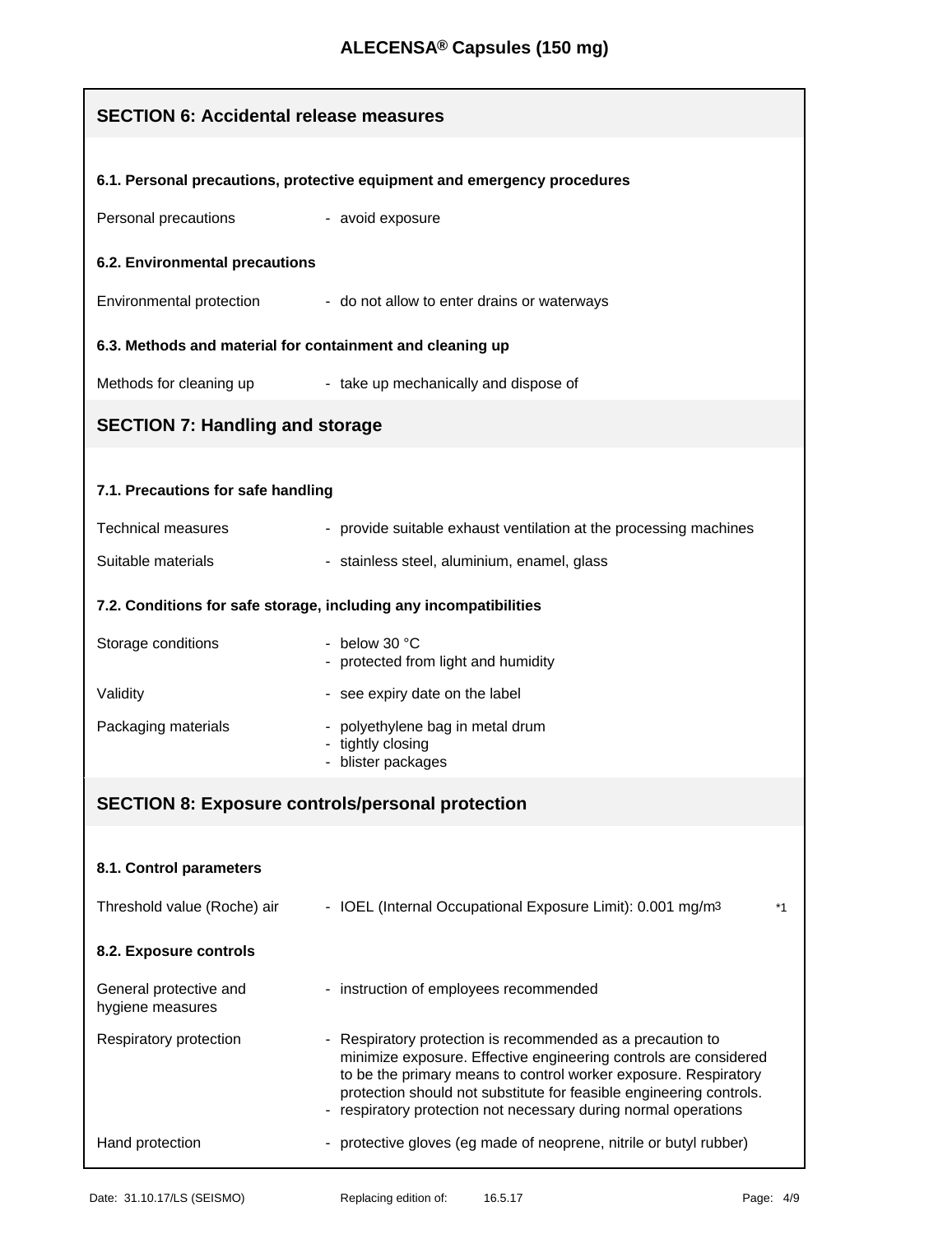## **ALECENSA® Capsules (150 mg)**

| Eye protection                                             | - safety glasses                                     |  |
|------------------------------------------------------------|------------------------------------------------------|--|
| $*1$<br>referring to:                                      | Alectinib                                            |  |
| <b>SECTION 9: Physical and chemical properties</b>         |                                                      |  |
|                                                            |                                                      |  |
| 9.1. Information on basic physical and chemical properties |                                                      |  |
| Color                                                      | white to yellow-white                                |  |
| Form                                                       | capsules                                             |  |
| 9.2. Other information                                     |                                                      |  |
| Note                                                       | - no information available                           |  |
| <b>SECTION 10: Stability and reactivity</b>                |                                                      |  |
|                                                            |                                                      |  |
| 10.1. Reactivity                                           |                                                      |  |
| Note                                                       | - no information available                           |  |
| 10.2. Chemical stability                                   |                                                      |  |
| Stability                                                  | - stable under the conditions mentioned in chapter 7 |  |
| 10.3. Possibility of hazardous reactions                   |                                                      |  |
| Note                                                       | - no information available                           |  |
| 10.4. Conditions to avoid                                  |                                                      |  |
| Conditions to avoid                                        | - temperatures above 100 °C<br>- humidity<br>- light |  |
|                                                            |                                                      |  |
| 10.5. Incompatible materials                               |                                                      |  |
| Note                                                       | - no information available                           |  |
| 10.6. Hazardous decomposition products                     |                                                      |  |
| Note                                                       | - no information available                           |  |
|                                                            |                                                      |  |
|                                                            |                                                      |  |
|                                                            |                                                      |  |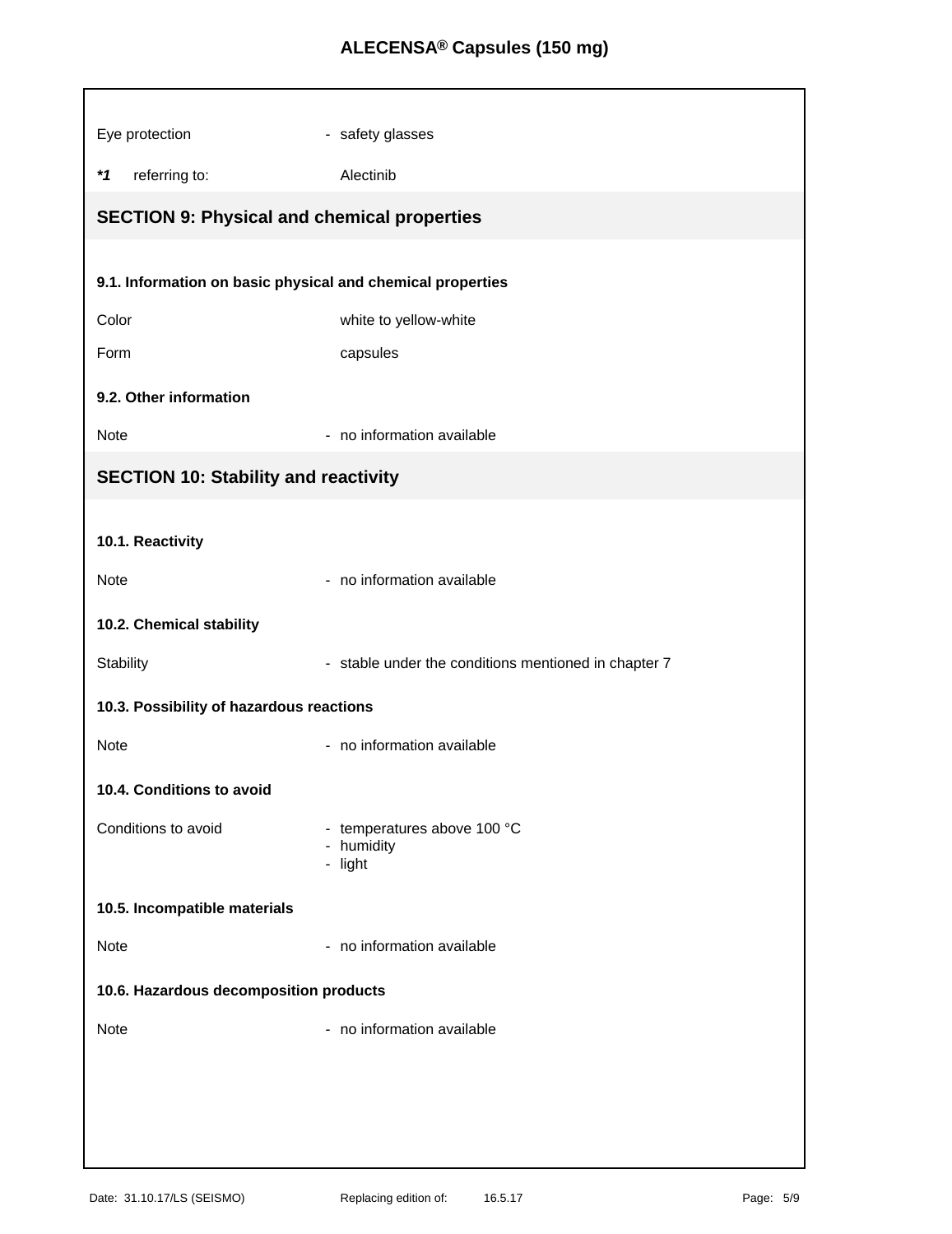| <b>SECTION 11: Toxicological information</b> |                                                                                                                                                                                                                                                                                                                                                                                                                                                                                                                                                                                |  |
|----------------------------------------------|--------------------------------------------------------------------------------------------------------------------------------------------------------------------------------------------------------------------------------------------------------------------------------------------------------------------------------------------------------------------------------------------------------------------------------------------------------------------------------------------------------------------------------------------------------------------------------|--|
| 11.1. Information on toxicological effects   |                                                                                                                                                                                                                                                                                                                                                                                                                                                                                                                                                                                |  |
| Acute toxicity                               | - $LD0$<br>2'000<br>mg/kg<br>(oral, rat)<br>$*1$<br>- $LD_{50}$<br>1'427<br>mg/kg<br>(oral, rat)<br>(OECD No. 401)<br>*2<br>$-LD50$<br>mg/kg<br>(dermal, rabbit)<br>> 2'000<br>*2                                                                                                                                                                                                                                                                                                                                                                                              |  |
| Local effects                                | - eye: causes serious eye damage (rabbit; OECD No. 405)<br>$*_{2}$<br>- skin: irritant (rabbit; OECD No. 404)<br>$*2$<br>- mucous membranes: irritant<br>*2                                                                                                                                                                                                                                                                                                                                                                                                                    |  |
| Sensitization                                | - possibly photosensitising<br>(OECD No. 432)<br>$*1$                                                                                                                                                                                                                                                                                                                                                                                                                                                                                                                          |  |
| Mutagenicity                                 | - negative, both with and without metabolic activation (Ames test)<br>$*1$<br>- test system in vivo; OECD No. 474 (Micronucleus Test), oral;<br>NOEL = 200 mg/kg/d; an increased number of micronucleated<br>immature erythrocytes was seen at doses higher than 500 mg/kg/d*1<br>- does not induce chromosomal aberrations in vitro (in vitro test<br>system; OECD No. 473 (Mammalian Cytogenic Test)); a slight<br>increase in polyploid cells was seen at the dose of 10 mcg/ml<br>$*1$<br>- positive (OECD No. 487 (In vitro Mammalian Cell Micronucleus<br>Test))<br>$*1$ |  |
| Carcinogenicity                              | - no information available                                                                                                                                                                                                                                                                                                                                                                                                                                                                                                                                                     |  |
| Reproductive toxicity                        | - NOAEL = $3 \text{ mg/kg/d}$ (oral, rat, female, 11 d)<br>$*1$<br>- decrease in fetal weight<br>$*1$<br>- visceral anomaly ratio increased<br>$*1$<br>- retarded ossification<br>$*1$<br>- increased frequency in skeletal variations<br>$*1$                                                                                                                                                                                                                                                                                                                                 |  |
| STOT-single exposure                         | - no information available                                                                                                                                                                                                                                                                                                                                                                                                                                                                                                                                                     |  |
| STOT-repeated exposure                       | - no information available                                                                                                                                                                                                                                                                                                                                                                                                                                                                                                                                                     |  |
| Aspiration hazard                            | no information available<br>$\overline{\phantom{a}}$                                                                                                                                                                                                                                                                                                                                                                                                                                                                                                                           |  |
| Note                                         | possible side effects: leukopenia, neutropenia, thrombocytopenia,<br>anemia, rash, nausea, increase of weight, headache<br>*1                                                                                                                                                                                                                                                                                                                                                                                                                                                  |  |
| <b>Potential Health Effects</b>              | - Exposure: Inhalation, Ingestion, Skin contact, Eye contact                                                                                                                                                                                                                                                                                                                                                                                                                                                                                                                   |  |
|                                              | Carcinogenicity: not listed by NTP, IARC or OSHA                                                                                                                                                                                                                                                                                                                                                                                                                                                                                                                               |  |
| referring to:<br>*1<br>referring to:<br>*2   | Alectinib<br>Sodium lauryl sulfate                                                                                                                                                                                                                                                                                                                                                                                                                                                                                                                                             |  |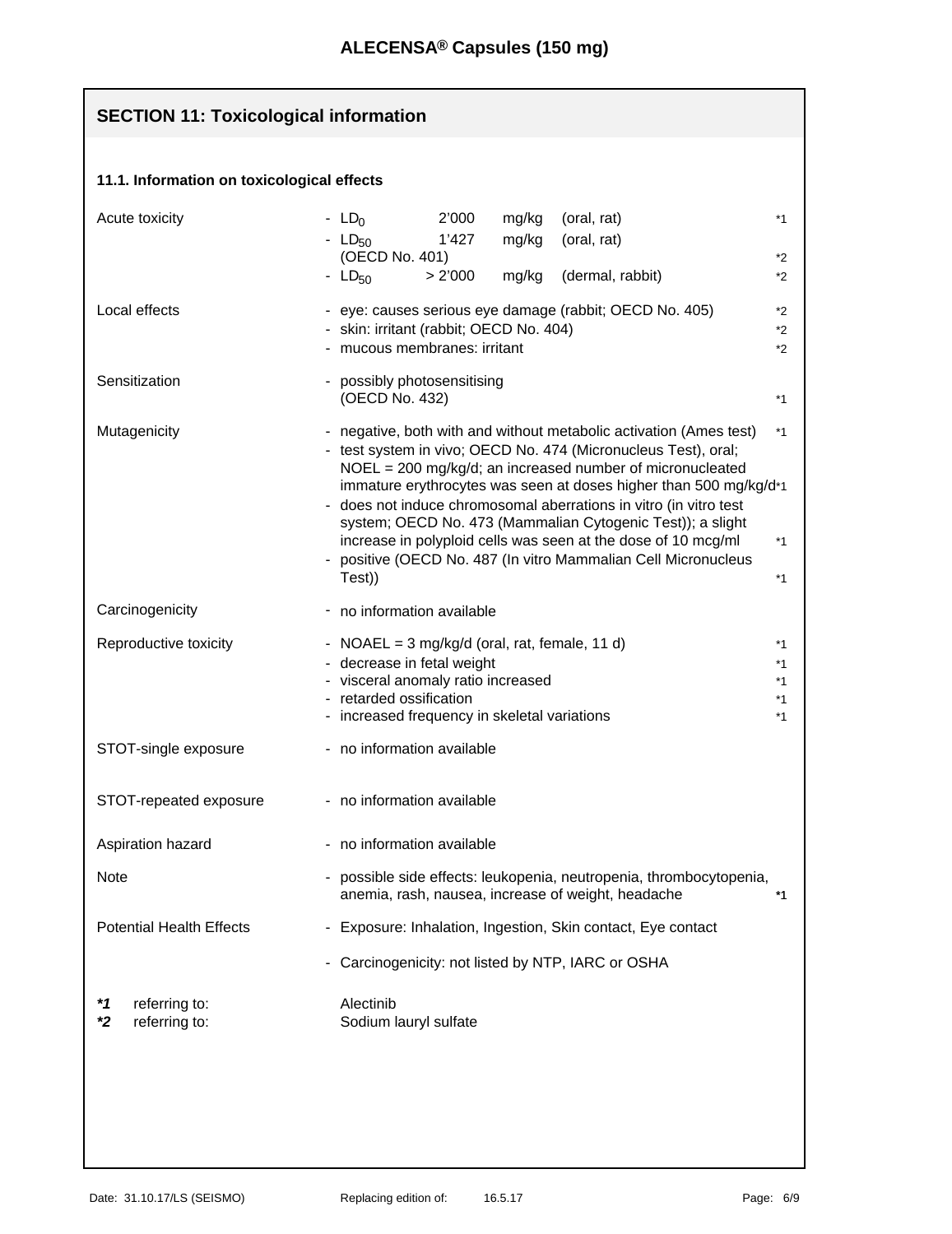| <b>SECTION 12: Ecological information</b> |                                                                                                                                                                                                                                                                                                                                                                                                                                                                                                                                                                                                                                                                                                            |                      |
|-------------------------------------------|------------------------------------------------------------------------------------------------------------------------------------------------------------------------------------------------------------------------------------------------------------------------------------------------------------------------------------------------------------------------------------------------------------------------------------------------------------------------------------------------------------------------------------------------------------------------------------------------------------------------------------------------------------------------------------------------------------|----------------------|
|                                           |                                                                                                                                                                                                                                                                                                                                                                                                                                                                                                                                                                                                                                                                                                            |                      |
| 12.1. Toxicity                            |                                                                                                                                                                                                                                                                                                                                                                                                                                                                                                                                                                                                                                                                                                            |                      |
| Ecotoxicity                               | - moderately toxic for algae (Pseudokirchneriella subcapitata)<br>$EC_{50}$ (72 h) > 10 mg/l (nominal concentration)<br>NOEyC (72 h) 10 mg/l (nominal concentration)<br>NOErC (72 h) 10 mg/l (nominal concentration)<br>(OECD No. 201)<br>- barely toxic for planktonic crustaceans (Daphnia magna)<br>$EC_{50}$ (48 h) > 100 mg/l (nominal concentration)<br>NOEC (48 h) 100 mg/l (nominal concentration)<br>(OECD No. 202)<br>- moderately toxic for fish (zebrafish)<br>$LC_{50}$ (96 h) > 10 mg/l (nominal concentration)<br>(OECD No. 203)<br>- barely inhibitory on aerobic bacterial respiration (activated sludge)<br>NOEC (3 h) 1000 mg/l<br>(Activated Sludge Respir. Inhib. Test, OECD No. 209) | *3<br>*3<br>*3<br>*3 |
| 12.2. Persistence and degradability       |                                                                                                                                                                                                                                                                                                                                                                                                                                                                                                                                                                                                                                                                                                            |                      |
| Ready biodegradability                    | - not readily biodegradable<br>0 % BOD/ThOD, 28 d<br>(Manometric Respirometry Test, OECD No. 301 F)                                                                                                                                                                                                                                                                                                                                                                                                                                                                                                                                                                                                        | *3                   |
| 12.3. Bioaccumulative potential           |                                                                                                                                                                                                                                                                                                                                                                                                                                                                                                                                                                                                                                                                                                            |                      |
| Note                                      | - no information available                                                                                                                                                                                                                                                                                                                                                                                                                                                                                                                                                                                                                                                                                 |                      |
| 12.4. Mobility in soil                    |                                                                                                                                                                                                                                                                                                                                                                                                                                                                                                                                                                                                                                                                                                            |                      |
| Note                                      | - no information available                                                                                                                                                                                                                                                                                                                                                                                                                                                                                                                                                                                                                                                                                 |                      |
| 12.5. Results of PBT and vPvB assessment  |                                                                                                                                                                                                                                                                                                                                                                                                                                                                                                                                                                                                                                                                                                            |                      |
| PBT/vPvB                                  | - not PBT, not vPvB                                                                                                                                                                                                                                                                                                                                                                                                                                                                                                                                                                                                                                                                                        | *3                   |
| 12.6. Other adverse effects               |                                                                                                                                                                                                                                                                                                                                                                                                                                                                                                                                                                                                                                                                                                            |                      |
| <b>Note</b>                               | no information available<br>$\overline{\phantom{0}}$                                                                                                                                                                                                                                                                                                                                                                                                                                                                                                                                                                                                                                                       |                      |
| referring to:<br>*3                       | Alectinib hydrochloride                                                                                                                                                                                                                                                                                                                                                                                                                                                                                                                                                                                                                                                                                    |                      |
|                                           |                                                                                                                                                                                                                                                                                                                                                                                                                                                                                                                                                                                                                                                                                                            |                      |
|                                           |                                                                                                                                                                                                                                                                                                                                                                                                                                                                                                                                                                                                                                                                                                            |                      |
|                                           |                                                                                                                                                                                                                                                                                                                                                                                                                                                                                                                                                                                                                                                                                                            |                      |
|                                           |                                                                                                                                                                                                                                                                                                                                                                                                                                                                                                                                                                                                                                                                                                            |                      |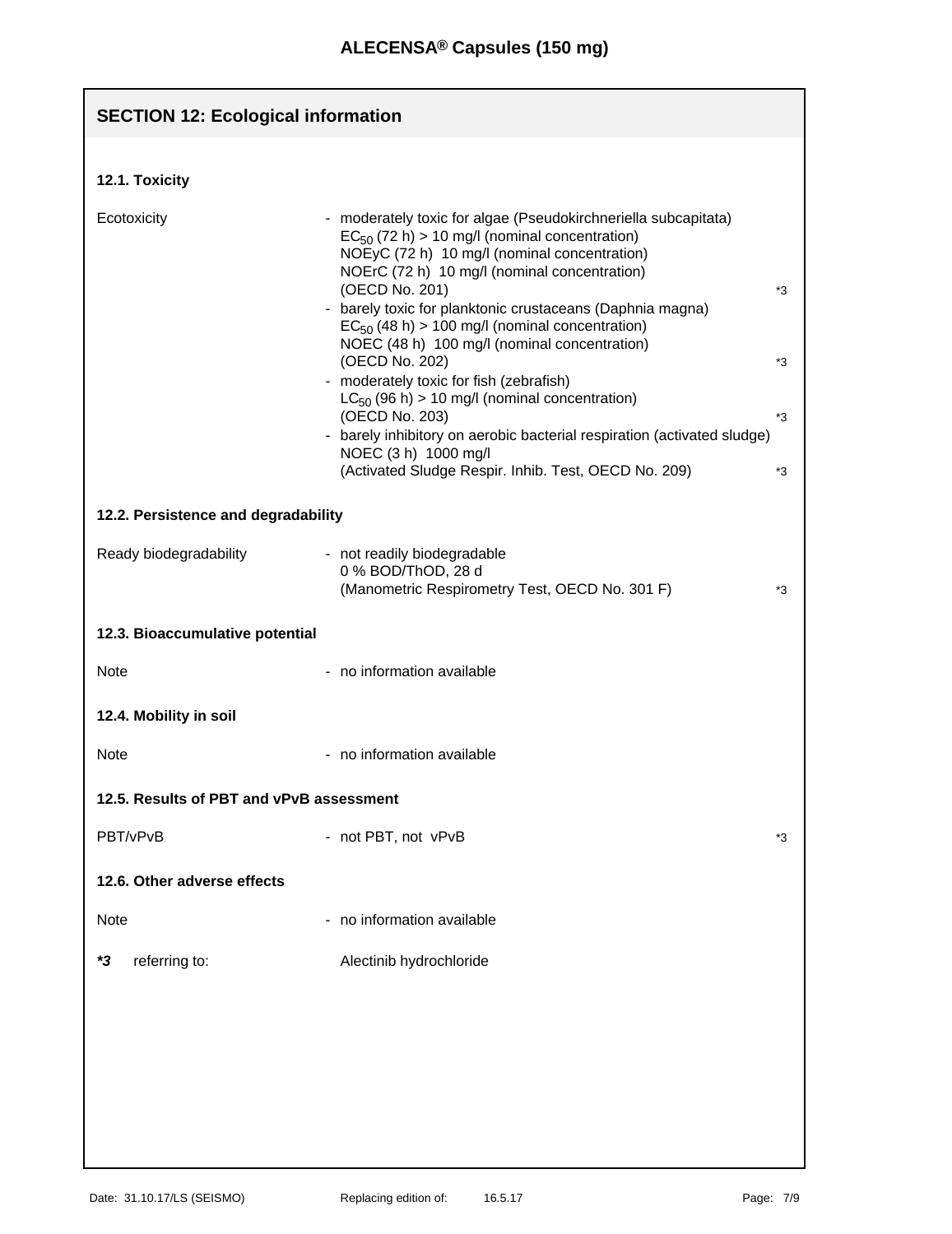| <b>SECTION 13: Disposal considerations</b> |                                                                                                                                                                                                                                                                                                                                                                                                                                                                                                                                                                                                                                                                                                                          |    |
|--------------------------------------------|--------------------------------------------------------------------------------------------------------------------------------------------------------------------------------------------------------------------------------------------------------------------------------------------------------------------------------------------------------------------------------------------------------------------------------------------------------------------------------------------------------------------------------------------------------------------------------------------------------------------------------------------------------------------------------------------------------------------------|----|
| 13.1. Waste treatment methods              |                                                                                                                                                                                                                                                                                                                                                                                                                                                                                                                                                                                                                                                                                                                          |    |
| Waste from residues                        | - return to supplier or hand over to authorized disposal company<br>- observe local/national regulations regarding waste disposal<br>- incinerate in qualified installation with flue gas scrubbing<br>- DO NOT FLUSH unused medications or POUR them down a sink<br>or drain. If available in your area, use takeback programs run by<br>household hazardous waste collection programs or community<br>pharmacies to dispose of unused and expired medicines. If you<br>don't have access to a takeback program, dispose of these<br>medicines in the household trash by removing them from their<br>original containers and mixing them with an undesirable<br>substance, such as used coffee grounds or kitty litter. |    |
| <b>SECTION 14: Transport information</b>   |                                                                                                                                                                                                                                                                                                                                                                                                                                                                                                                                                                                                                                                                                                                          |    |
| <b>Note</b>                                | - not classified as Dangerous Good according to the Dangerous<br>Goods Regulations, proper shipping name non-regulated                                                                                                                                                                                                                                                                                                                                                                                                                                                                                                                                                                                                   |    |
| <b>SECTION 15: Regulatory information</b>  |                                                                                                                                                                                                                                                                                                                                                                                                                                                                                                                                                                                                                                                                                                                          |    |
|                                            | 15.1. Safety, health and environmental regulations/legislation specific for the substance or mixture                                                                                                                                                                                                                                                                                                                                                                                                                                                                                                                                                                                                                     |    |
| <b>TSCA Status</b>                         | - FDA Exemption - not on inventory                                                                                                                                                                                                                                                                                                                                                                                                                                                                                                                                                                                                                                                                                       |    |
| <b>Reporting Requirements</b>              | - The United States Environmental Protection Agency (USEPA) has<br>not established a Reportable Quantity (RQ) for releases of this<br>material.<br>- In New Jersey, report all releases, which are likely to endanger<br>the public health, harm the environment or cause a complaint, to<br>the NJDEPE Hotline and to local officials.<br>State and local regulations vary and may impose additional<br>reporting requirements.                                                                                                                                                                                                                                                                                         |    |
| <b>SECTION 16: Other information</b>       |                                                                                                                                                                                                                                                                                                                                                                                                                                                                                                                                                                                                                                                                                                                          |    |
| Safety-lab number                          | - BS10767<br><b>BS10498</b>                                                                                                                                                                                                                                                                                                                                                                                                                                                                                                                                                                                                                                                                                              | *3 |